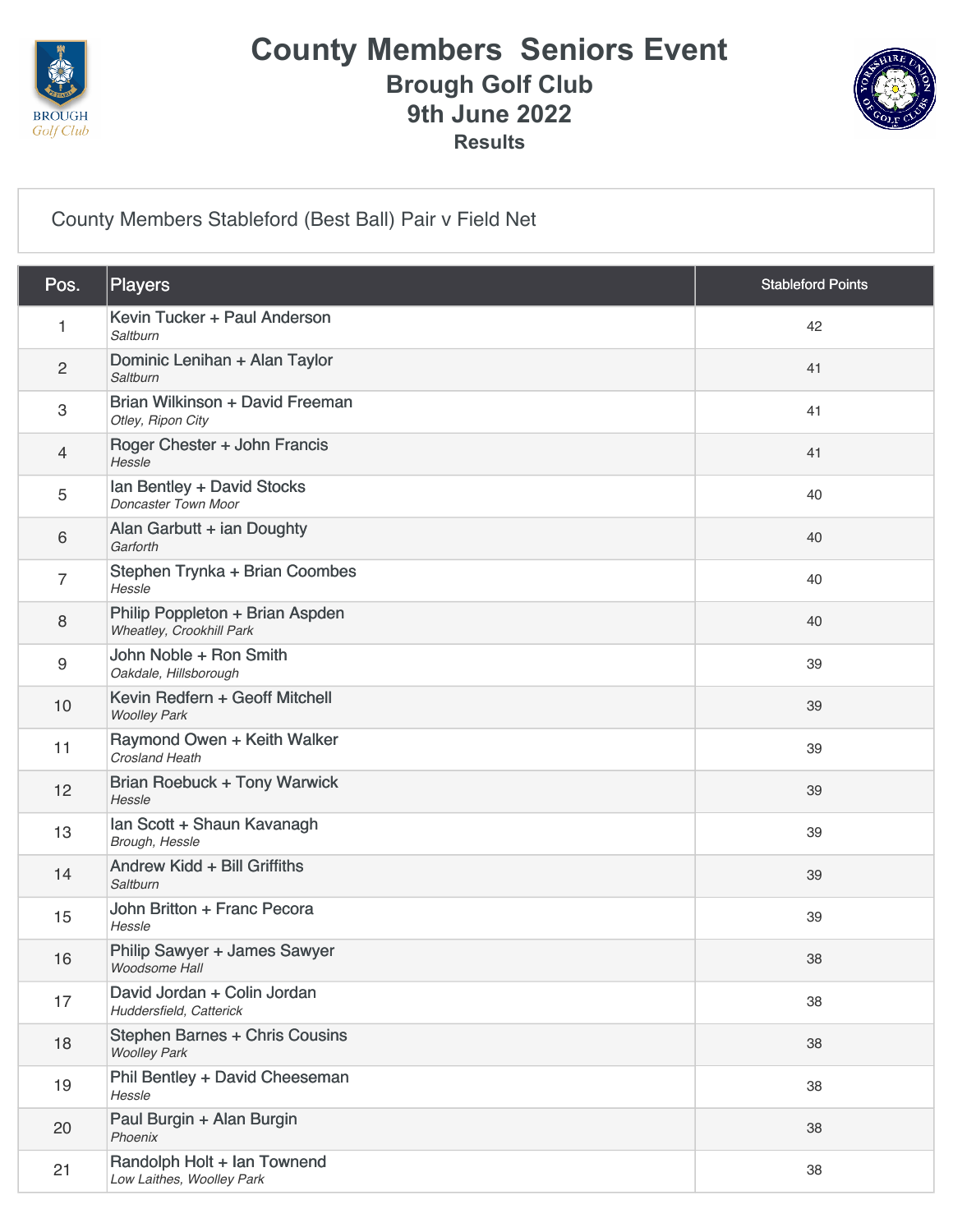

# CM Meeting Seniors Brough GC

#### Round 1 Leaderboard



| 22 | Alexander Grierson + David Wood<br><b>Doncaster Town Moor</b>  | 38 |
|----|----------------------------------------------------------------|----|
| 23 | David Smart + Mark Addison<br><b>Rudding Park</b>              | 38 |
| 24 | <b>Bruce Light + Terry Collins</b><br>Ripon City, Calverley    | 38 |
| 25 | Nigel Bolam + Zenon Sydor<br>Huddersfield                      | 37 |
| 26 | David Atkinson + Stephen Brown<br>Roundwood, Grange Park       | 37 |
| 27 | Richard Head + Andy Bemrose<br>Huddersfield, Bradley Park      | 37 |
| 28 | Robin Merchant + John Kay<br>Huddersfield, Scarcroft Golf Club | 37 |
| 29 | Ian Smith + David Fenton<br><b>Pike Hills</b>                  | 36 |
| 30 | Norman Malone + Ian Coombs<br>Saltburn                         | 36 |
| 31 | David Ellis + David Mcglashan<br>Sandburn Hall                 | 36 |
| 32 | David Baxter + Thomas Thompson<br><b>Crosland Heath</b>        | 36 |
| 33 | Simon Brierley + Peter Johnson<br>Crosland Heath               | 36 |
| 34 | David Grant + John Connelly<br>Hessle, Beverley & E R          | 36 |
| 35 | Ian Hood + Dean Northedge<br>Wheatley                          | 36 |
| 36 | Stephen Smith + Mike Cambridge<br>Sandburn Hall                | 36 |
| 37 | John Deeming + Karl Thorne<br>Hessle                           | 36 |
| 38 | Stephen Wagstaff + Peter Wilson<br>Saltburn                    | 36 |
| 39 | Godfrey Fisher + Stewart Taylor<br>Knaresborough               | 35 |
| 40 | Alan Wrigley + Andrew Badger<br>Ganton, Phoenix                | 35 |
| 41 | Mark Fisher + Paul Baker<br>Darrington, Cave Castle            | 35 |
| 42 | Peter King + Simon Davies<br>The Oaks                          | 35 |
| 43 | Robert Wyatt + Rhyl Jones<br>Hessle                            | 35 |
| 44 | Anthony Farrer + Peter Stowe<br>Saltburn                       | 35 |
| 45 | Brian Craven + Tony Maplesden<br>Saltburn                      | 35 |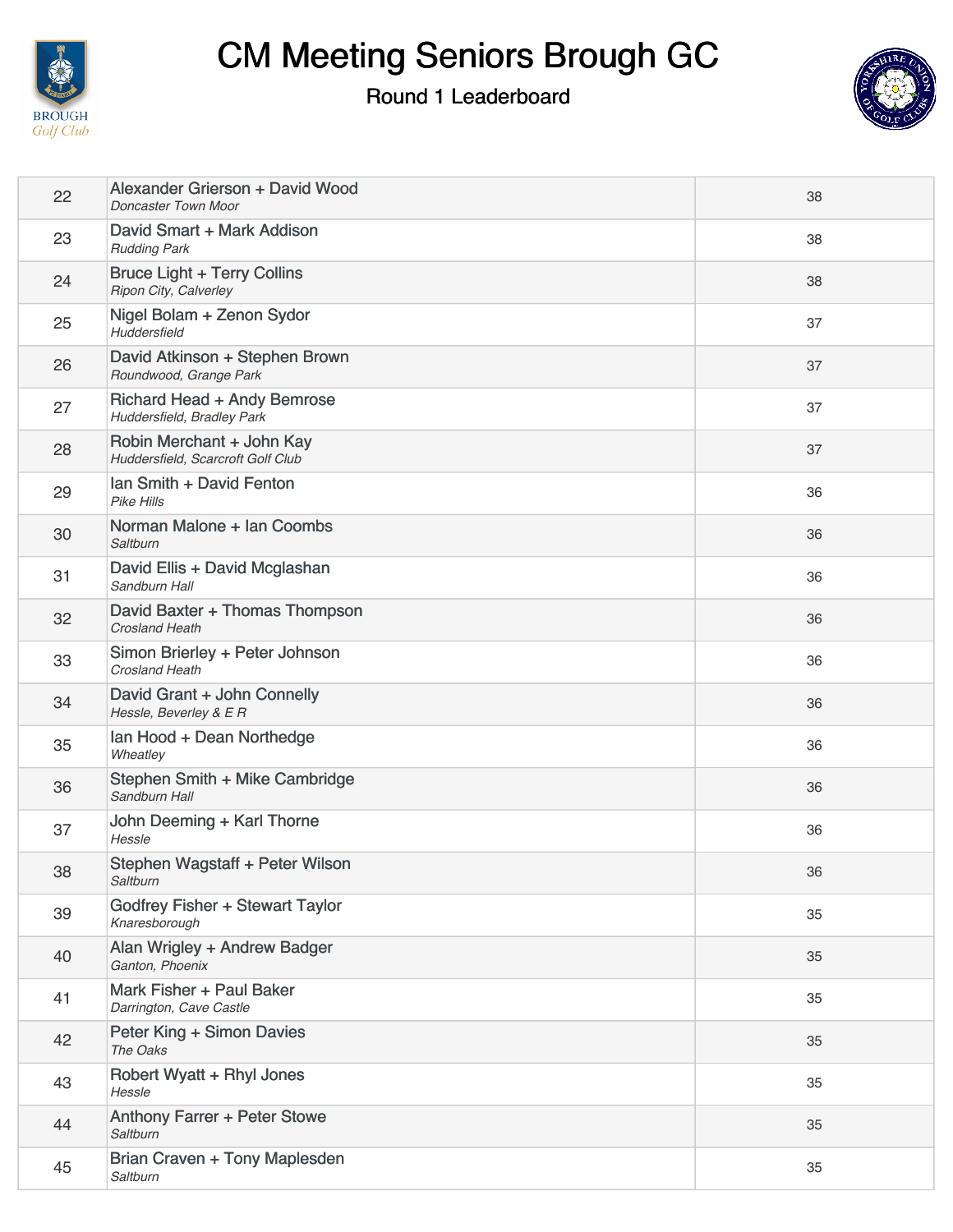

# CM Meeting Seniors Brough GC

Round 1 Leaderboard



| 46         | Stephen Spear + Darrell Robinson<br>York, Fulford                   | 35 |
|------------|---------------------------------------------------------------------|----|
| 47         | Peter Wolstenholme + Kevin Bramley<br>Pike Hills                    | 35 |
| 48         | Michael Dand + Steve Lidgett<br>York, Cave Castle                   | 35 |
| 49         | Max Stansfield + Brian Jarvis<br>Scarborough North Cliff, Hickleton | 35 |
| 50         | Mike Bowker + Neil Moir<br>The Oaks, Outlane                        | 35 |
| 51         | Alan Miles + David Parkinson<br>Fulford                             | 35 |
| 52         | Martin Rabbitt + Tom Grierson<br>Wheatley                           | 34 |
| 53         | Stephen Stableford1 + John Dexter1<br>Garforth                      | 34 |
| 54         | Allan Harris + Peter Oliver<br><b>Doncaster Town Moor</b>           | 34 |
| 55         | Chris Winter + John Illingworth<br>Cave Castle                      | 33 |
| 56         | Ian Grant + Michael Simpson<br>Fulford                              | 33 |
| 57         | Mark Spriggs + David Anderson<br>Huddersfield                       | 33 |
| 58         | Ian Siddle + Hugh Bathgate<br>Doncaster Town Moor                   | 33 |
| 59         | John Kershaw + Graham Hindmarsh<br>Pannal                           | 33 |
| 60         | Ian Wallis + Barry Askham<br><b>Crosland Heath</b>                  | 32 |
| 61         | Ian Lomas + Neil Bellamy<br>Otley, Fulford                          | 32 |
| 62         | Vincent Rose + Peter Morris<br><b>Crosland Heath</b>                | 32 |
| 63         | Stephen Redgwick + Martin Eddison<br>York                           | 31 |
| 64         | John Fowler + Steve Sadler<br>Oulton Hall, Scarthingwell            | 31 |
| <b>T65</b> | Maurice Caley + Phil Robertson<br><b>Pike Hills</b>                 | 31 |
| <b>T65</b> | James Ward + Terry Goldstein<br><b>Crosland Heath</b>               | 31 |
| 67         | Paul Weatherill + John Holder<br>Baildon                            | 31 |
| 68         | John Newsome + Clive Gregson<br>Wakefield, Barnsley                 | 31 |
| 69         | David Bell + Antony Land<br>Darrington                              | 30 |